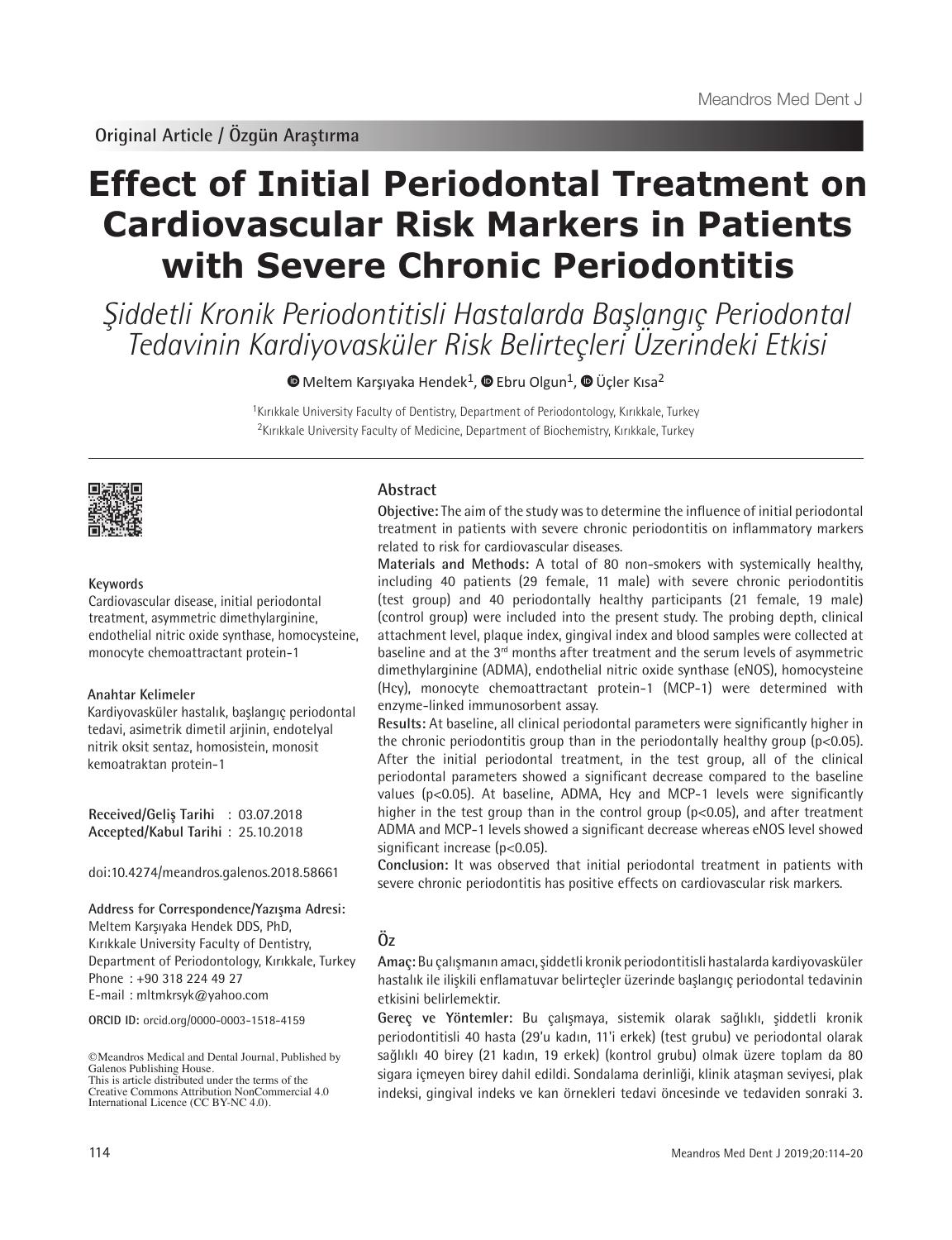ayda toplandı ve asimetrik dimetilarginin (ADMA), endotelyal nitrik oksit sentaz (eNOS), homosistein (Hcy) ve monosit kemoatraktan protein-1 (MCP-1) serum seviyeleri enzim-bağlı immünosorbent analiziyle belirlendi.

**Bulgular:** Başlangıçta, tüm klinik periodontal parametreler kronik periodontitisli grupta periodontal olarak sağlıklı gruba göre anlamlı derecede yüksek bulundu (p<0.05). Başlangıç periodontal tedaviden sonra, test grubunda, tüm klinik periodontal parametreler, başlangıç değerleri ile karşılaştırıldığında anlamlı bir düşüş gösterdi (p<0.05). Başlangıçta test grubunda ADMA, Hcy ve MCP-1 düzeyleri kontrol grubuna göre anlamlı olarak yüksekti (p<0.05), tedavi sonrası ADMA ve MCP-1 düzeylerinde anlamlı azalma, eNOS seviyesinde anlamlı artış saptandı (p<0.05).

**Sonuç:** Şiddetli kronik periodontitisli hastalarda başlangıç periodontal tedavinin kardiyovasküler risk belirteçleri üzerinde olumlu etkileri olduğu gözlendi.

# **Introduction**

Periodontitis is a chronic infectious disease caused by the microbial dental plaque. The microorganisms in the subgingival environment and their products can enter the periodontal tissues and circulation through the epithelium, which is mostly ulcerated and impaired in integrity. While periodontal tissues give an immunoinflammatory response to these bacteria and their products, the systemic effects of these agents also result in a major vascular response (1). Recently, there has been an increased relevance between periodontitis and cardiovascular conditions. Bacteraemia caused by chronic infections and host-induced inflammatory products may cause to susceptibility to coronary heart disease by damaging of vascular endothelium. The damaged vessel endothelium is unable to function normally and endothelial dysfunction occurs (2). The clinical significance of endothelial dysfunction has been emphasized in study with increased risk of cardiovascular disease (CVD) in patients with endothelial dysfunction in coronary and peripheral arteries (3). Abundant evidence supports that periodontal disease-induced infections are potential risk factors for CVD (2,4). It has been shown that low-level chronic systemic inflammation has associated with undesirable cardiovascular outcomes (5). It has been shown that periodontal pathogens induce platelet aggregation, foam cell formation and atheroma development (6). Inflammation induces atheroma formation in major elastic arteries by damaging endothelial function. It leads to susceptibility to thrombotic and embolic conditions by disrupting the integrity of the arterial plaque and creating unstable plaque vascular spaces (7). Therefore, periodontitis, like many infectious diseases, is considered a risk factor for CVDs (8-10). Interventional trials suggest that periodontal therapy, in general, results in significant reduction of systemic

marker levels (11,12), especially in patients with systemic diseases such as CVD (12).

Nitric oxide (NO) has some functions in cardiovascular system, such as regulation of vasomotor tonus, modulation of myocardial contraction, platelet activation with control of cell proliferation, inhibition of adhesion and aggregation. NO is synthesized by nitric oxide synthases (NOS), which have three isoforms. Endothelial nitric oxide synthase (eNOS) enzyme, which is constituvely formulated from endothelial cells, has important roles in the cardiovascular system (13). Asymmetric dimethylarginine (ADMA) inhibits NO synthesis and causes vasospasm and endothelial dysfunction and is considered a risk factor for the development of coronary artery disease (14). Homocysteine (Hcy) is a sulfur-containing amino acid generated as an intermediate product in methionine metabolism. Increased levels of Hcy have been associated with a number of vascular complications, and due to this fact hyperhomocysteinemia has been classified as an independent risk factor for atherosclerosis and CVDs (15-17). Monocyte chemoattractant protein (MCP)-1 is one of the chemokines that contributes to the inflammatory process in atherosclerosis. It provides monocyte migration to the region of atherosclerotic lesions (18).

There is limited data on the possible effect of initial periodontal treatment on the systemic biomarkers of CVDs in systemically healthy individuals with severe chronic periodontitis (CP). Therefore, the objectives of the study were (1) to determine the levels of serum ADMA, eNOS, Hcy and MCP-1 in periodontal health and disease; (2) to assess the effect of initial periodontal treatment on these markers in patients with severe chronic periodontitis.

The hypothesis of this study was that severe chronic periodontitis adversely affects the levels of cardiovascular risk markers in serum in systemically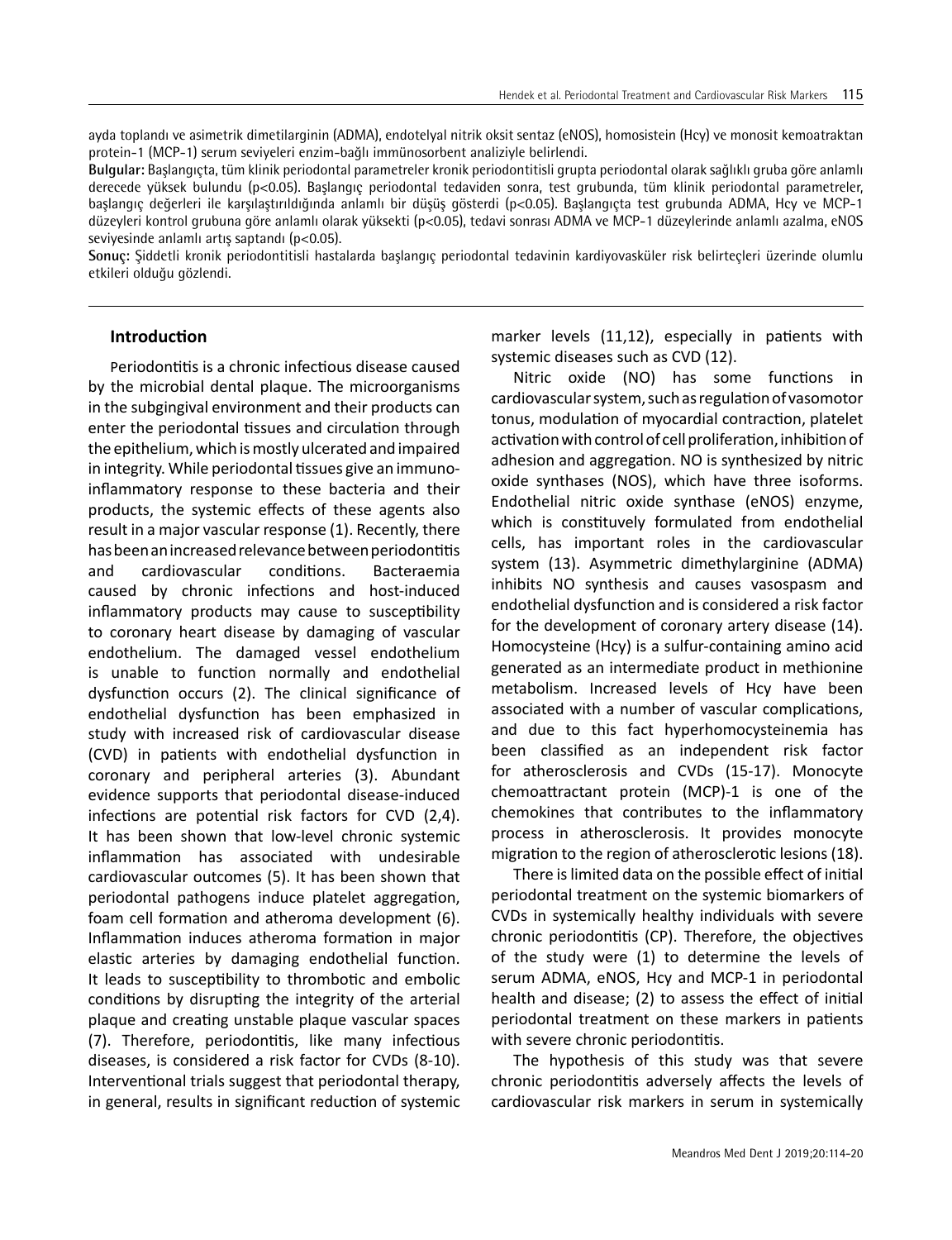healthy individuals and initial periodontal treatment modifies these levels, favorably.

#### **Materials and Methods**

# **Study Population**

40 patients (29 female, 11 male) with severe chronic periodontitis as a test group and 40 patients (21 female, 19 male) with periodontally healthy as a control group were enrolled in the study from Kırıkkale University Faculty of Dentistry, Department of Periodontology, Kırıkkale. Patients were excluded who: 1) had any systemic disease; 2) received any periodontal treatment within the previous year; 3) received any drugs such as nonsteroidal anti-inflammatory drugs, systemic steroids, immunosuppressants, contraceptives, hormone drugs, anticoagulants, cholesterol regulating drugs, systemic antibiotics, antioxidants within the previous 3 months; 4) were pregnant or lactating; 5) consumed alcohol; or 6) were smoker. For consecutive patients fulfilling the inclusion criteria, the purpose and procedures were fully explained and they were asked to participate in the study. Patients were entered into the study only after verbal consent was obtained from each subject. The study was approved by the Ethics Committee of Kırıkkale University Kırıkkale, Turkey. (date: 06.07.2015, no: 19/07)

#### **Study Groups**

At the screening visit, a full-mouth periodontal evaluation was performed in order to assess the inclusion/exclusion criteria. Patients with severe chronic periodontitis had teeth with alveolar bone loss, ≥2 non-adjacent sites per quadrant with clinical attachment level (CAL) ≥6 mm and bleeding on probing. The individuals with CAL ≤2, no history of gingival inflammation and radiographic alveolar bone loss were included as the periodontally healthy group. The total number of teeth for each participant was ≥20.

## **Clinical Periodontal Parameters**

One masked examiner (E.O.) assessed the periodontal status of each patient at baseline and three months post-treatment. Clinical periodontal measurements including plaque index (19), gingival index (20), probing depth (PD) (measured from gingival margin to pocket bottom) and CAL (measured from cemento-enamel junction to pocket bottom) were taken from six sites of the teeth. Intra-examiner calibration was performed twice, before and during the study, by assessing PD and CAL in duplicate, with a degree of agreement within ±1 mm higher than 85% at both tests. Under local anesthesia, within 14 days, initial periodontal treatment (scaling + root planing + polishing) was performed in patients with CP with manual and ultrasonic devices and standardized oral hygiene instructions including methods of toothbrushing and interdental cleaning were also given to each one. During the study period, professional plaque control was performed monthly. Scaling and oral hygiene were carried out in periodontally healthy groups. All periodontal clinical measurements were repeated at baseline and the  $3<sup>rd</sup>$  month after the treatment in the test group and at baseline in periodontally healthy group.

# **Collection and Analysis of Blood Samples**

Five mL venous blood samples were drawn in biochemical tubes including gel to prevent the potentiality of mixture of serum and plasma. The samples were centrifuged at 5.000 rpm for 10 minutes and stored at -80 °C until analysis. Serum samples were taken in the test group at baseline and at the  $3<sup>rd</sup>$  month after treatment and in the control group at baseline. ADMA, eNOS, Hcy and MCP-1 in serum samples were measured by enzyme-linked immunosorbent assay using commercial kits according to the manufacturers' instructions.

#### **Statistical Analysis**

To achieve 99% power and detect differences between groups, 40 participants in each group were required. At the end of the study, a post hoc analysis was also performed and 98% power was detected with a sample size of 28 for test group. The Shapiro-Wilk test was used to examine the normality of data distribution. The median (interquartile range) values were used for the non-normally distributed data. Differences between groups were analyzed by Mann-Whitney U test and intra group differences were analyzed by Wilcoxon test. Software was used for statistical analysis. A p value <0.05 was considered significant.

#### **Results**

#### **Demographic and Clinical Findings**

Initial periodontal treatment was performed on 40 individuals with CP. At the  $3<sup>rd</sup>$  month, twelve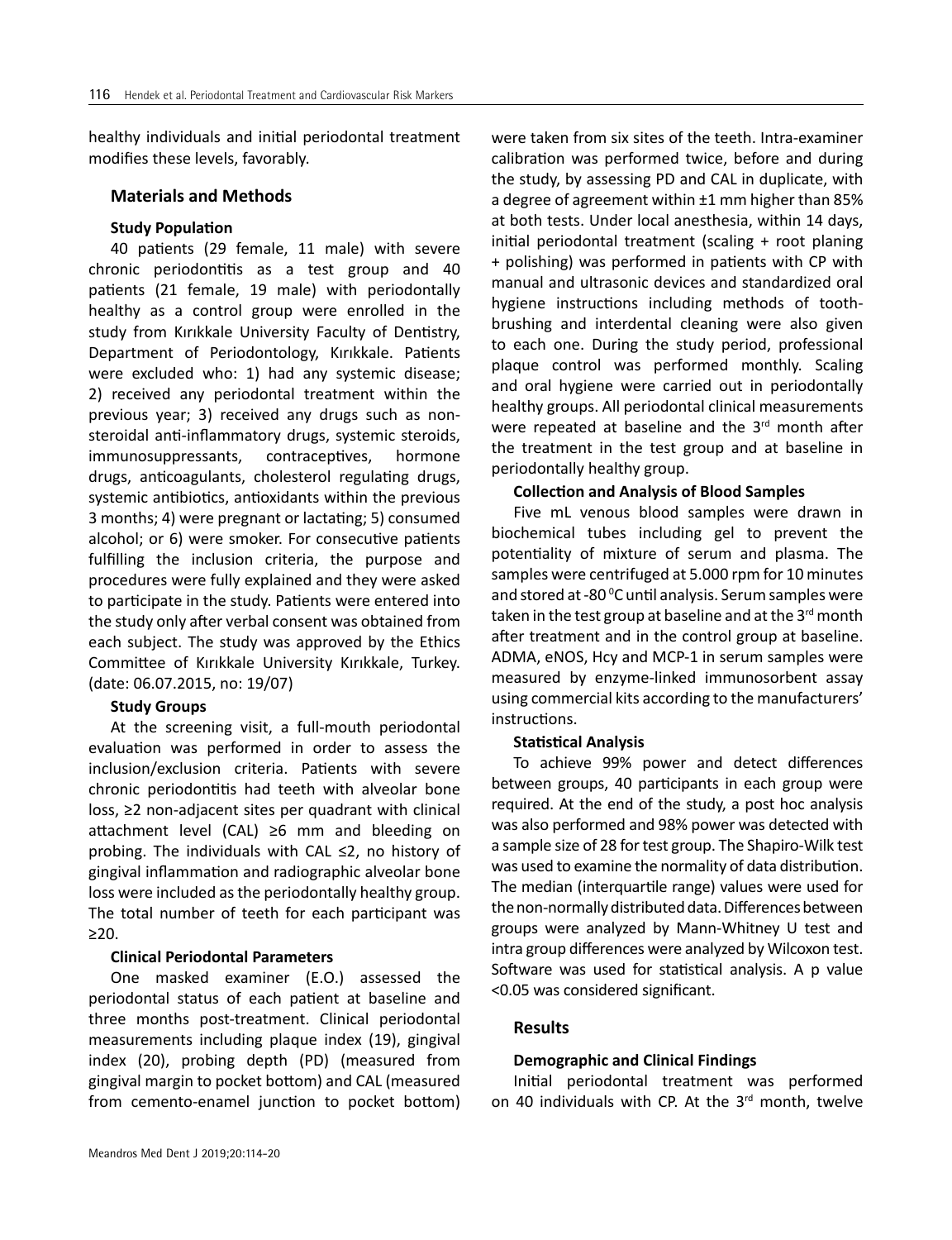participants were lost during follow-up and 28 patients with CP completed all visits of the study. The demographical and periodontal parameters of the study participants are presented in Table 1. Age and gender distributions were not significant between the groups (p>0.05). All clinical periodontal parameters were significantly higher in the chronic periodontitis group than in the periodontally healthy group (p<0.05). In the test group, all of the clinical periodontal parameters after the initial periodontal treatment showed a statistically significant decrease compared to the baseline values (p<0.05) (Table 1).

# **Laboratory Findings**

The ADMA, eNOS, Hcy and MCP-1 levels of the groups are shown in Table 2. ADMA, Hcy and MCP-1 levels in the test group were significantly higher than the control group, and ADMA and MCP-1 levels after treatment showed a significant decrease whereas eNOS level increased significantly (p<0.05).

# **Discussion**

In this study, the effect of initial periodontal treatment on cardiovascular risk markers was

evaluated in patients with severe chronic periodontitis. According to this study, serum ADMA and MCP-1 levels significantly decreased with initial periodontal treatment and eNOS level significantly increased.

ADMA is an amino acid derivative synthesized endogenously by the methylation of arginine residues in proteins (21). ADMA has increasingly become a prevalent molecule, which is being intensively studied for use in clinical diagnosis. ADMA reduces ventricular contraction and heart rate, and its levels increase in cardiac failure (22). The mechanism of endothelial dysfunction caused by ADMA is due to the increase in vascular superoxide levels and decrease in the availability of vascular NO (23). Oxidative stress reduces the activity of the enzyme responsible for ADMA catabolism and thus increases the blood level while ADMA degradation is reduced (24). Therefore, in many degenerative diseases that increase oxidative stress, ADMA level is found to be increased. There are studies showing that ADMA plays a role not only in CVDs but also in the pathogenesis of renal diseases, type 2 diabetes mellitus and preeclampsia (25,26). It has shown that an increase in reactive oxygen

| Table 1. Demographic and clinical periodontal parameters in the study groups [median (interquartile range)]                                                        |                      |                              |                        |  |
|--------------------------------------------------------------------------------------------------------------------------------------------------------------------|----------------------|------------------------------|------------------------|--|
|                                                                                                                                                                    | <b>Control group</b> | Test group                   | Test group             |  |
|                                                                                                                                                                    | (n=40)               | (n=40)                       | (post-treatment; n=28) |  |
| Age (year)                                                                                                                                                         | 36[6]                | $38.5$ [7]                   |                        |  |
| Gender (F/M)                                                                                                                                                       | 21/19                | 29/11                        |                        |  |
| PD (mm)                                                                                                                                                            | $2.25$ [0.84]        | 5.70 $[1.10]$ <sup>a,b</sup> | $3.68$ [0.76]          |  |
| CAL (mm)                                                                                                                                                           | $0.00$ [1.08]        | $6.26$ [1.17] <sup>a,b</sup> | $4.24$ [0.36]          |  |
| PI                                                                                                                                                                 | $0.33$ [0.18]        | $2.19$ [0.46] <sup>a,b</sup> | $0.51$ [1.01]          |  |
| GI                                                                                                                                                                 | $0.33$ [0.26]        | $2.07$ [0.33]a,b             | $0.66$ [0.10]          |  |
| PD: Probing depth, CAL: Clinical attachment level, PI: Plaque index, GI: Gingival index, F: Female, M: Male<br>a n<0.05 difference between test and control groups |                      |                              |                        |  |

, p<0.05, difference between test and control groups

<sup>b</sup>, p<0.05, difference before and after treatment

**Table 2. Serum asymmetric dimethylarginine, endothelial nitric oxide synthase, homocysteine, monocyte chemoattractant protein-1 concentrations in the study groups [median (interquartile range)]**

|                                                                                                                                      | <b>Control group</b> | Test group                     | Test group             |  |
|--------------------------------------------------------------------------------------------------------------------------------------|----------------------|--------------------------------|------------------------|--|
|                                                                                                                                      | $(n=40)$             | $(n=40)$                       | (post-treatment; n=28) |  |
| ADMA (pg/mL)                                                                                                                         | 89.34 [65.13]        | 158.24 [147.74] <sup>a,b</sup> | 104.54 [49.19]         |  |
| eNOS(pg/mL)                                                                                                                          | 183.58 [90.19]       | 197.45 [129.97]b               | 286.29 [80.23]         |  |
| Hcy (nmol/mL)                                                                                                                        | 15.28 [4.32]         | 17.09 [8.68] <sup>a</sup>      | 17.22 [5.91]           |  |
| $MCP-1$ (ng/mL)                                                                                                                      | 26.44 [18.97]        | 34.32 [23.22] <sup>a,b</sup>   | 28.06 [24.66]          |  |
| ADMA: Asymmetric dimethylarginine, eNOS: Endothelial nitric oxide synthase, Hcy: Homocysteine, MCP: Monocyte chemoattractant protein |                      |                                |                        |  |
| <sup>a</sup> , p<0.05, difference between test and control groups                                                                    |                      |                                |                        |  |

<sup>b</sup>, p<0.05, difference before and after treatment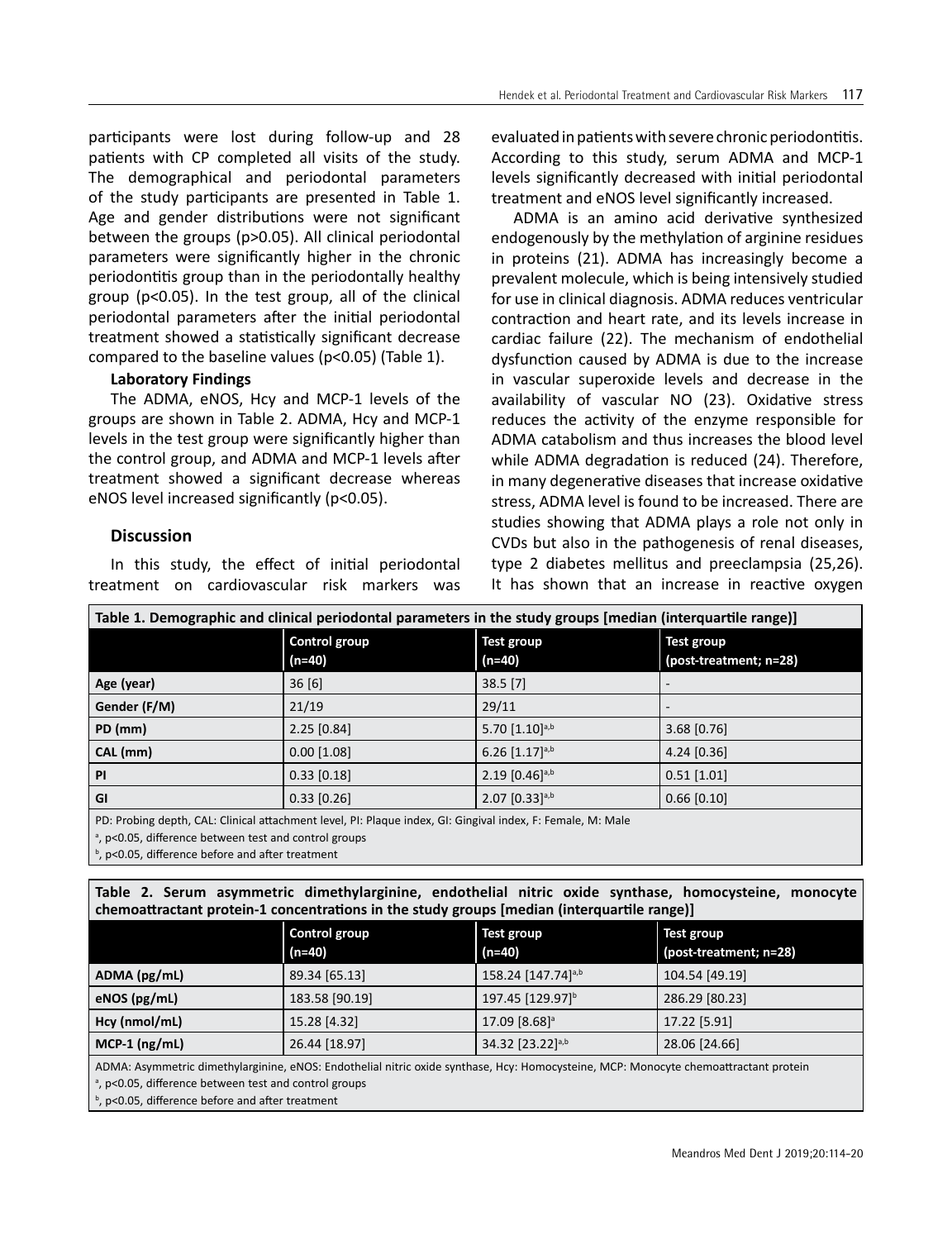species (ROS) may cause endothelial dysfunction (27). The activation of endothelial cells induced by proinflammatory cytokines produces ROS that inactivate NO. Therefore, increase in NO inactivation and decrease in antioxidant system caused by overproduction of ROS may cause endothelial dysfunction in patients with periodontitis. Antoniades et al. (28) have shown that oxidative stress and pro-inflammatory cytokines increase ADMA level and therefore cause endothelial dysfunction. In our study, serum ADMA concentration was higher in patients with chronic periodontitis than in periodontally healthy subjects, and there was a decrease in ADMA concentration from baseline with initial periodontal treatment. These results may be related to the fact that periodontitis, which is known to cause oxidative stress, may have also increased ADMA levels.

NO is secreted by the endothelium, and it has protective effects on vascular structure and function. Inhibition of smooth muscle proliferation, prevention of leukocyte adhesion, and platelet aggregation are among these effects. Damage to the endothelium causes a decrease in NO levels, thus leading to impairment in vascular function. In the absence of NO, proliferation is observed in the vascular smooth muscles and the elasticity of the vessel wall is reduced; hence, loss of flow-dependent vasodilatation occurs (29). In endothelial cells, NO is produced by endothelial NOS. ADMA inhibits NOS in humans and causes a decrease in NO levels, resulting in endothelial dysfunction (30). The increased level of eNOS with periodontal treatment in our study may have occurred due to decreased ADMA concentration.

Hcy is a sulfur-containing amino acid and is methylated to methionine as a metabolite. Elevated plasma Hcy levels are associated with oxidative damage to the vascular endothelium, vascular smooth muscle proliferation, and lipid peroxidation, and may result in peripheral arterial diseases and atherothrombosis (31). Possible mechanisms include the production of pro-inflammatory cytokines such as interleukins and TNF-alpha from inflammatory periodontal tissues. These mediators may initiate an inflammatory cascade with the potential to disrupt Hcy homeostasis and thereby increase plasma Hcy concentrations (32). In a case-control study, plasma Hcy levels were found to be significantly higher in patients with periodontitis than in periodontally healthy subjects (33). In our study, high serum Hcy concentration in the test group compared with the control group can be explained by the presence of periodontitis, which leads to a systemic inflammatory process.

MCP-1 is a chemokine involved in cell migration throughout the inflammation process (34) and secreted from endothelial cells and vascular smooth muscle cells to attract circulating monocytes to the inflammation site (35). It is known that MCP-1 is associated with oral infections, owing to its monocyte chemotactic abilities (36). Previous studies have shown that MCP-1 expression is high in gingival biopsies from diseased periodontal areas (37) and that MCP-1 levels are high in gingival crevicular fluids of patients with periodontitis (38). In our study, serum MCP-1 concentration was found to be significantly higher in patients with chronic periodontitis than periodontally healthy patients, and a significant decrease was observed in the test group after treatment compared with baseline values, indicating that MCP-1 can be used as a marker for CVD in patients with periodontitis.

Unknown inflammatory conditions might have an effect on the observed cardiovascular risk biomarker levels. The lack of information on the individuals' cardiac or comprehensive medical profile represents a limitation of the study.

# **Conclusion**

Increased of periodontal inflammation may indicate raised levels of systemic cardiovascular risk biomarkers in systemically healthy subjects and initial periodontal treatment may but not totally reverse this condition. Proper periodontal management should be suggested to improve the systemic health conditions of patients. Further studies can be performed with a group consisted of CVDs to confirm the importance of periodontal treatment.

#### **Acknowledgements**

The Scientific Research Project Fund of Kırıkkale University (project number: 2015/029) supported this research.

# **Ethics**

**Ethics Committee Approval:** The study was approved by the Ethics Committee of Kırıkkale University Kırıkkale, Turkey. (date: 06.07.2015, no: 19/07)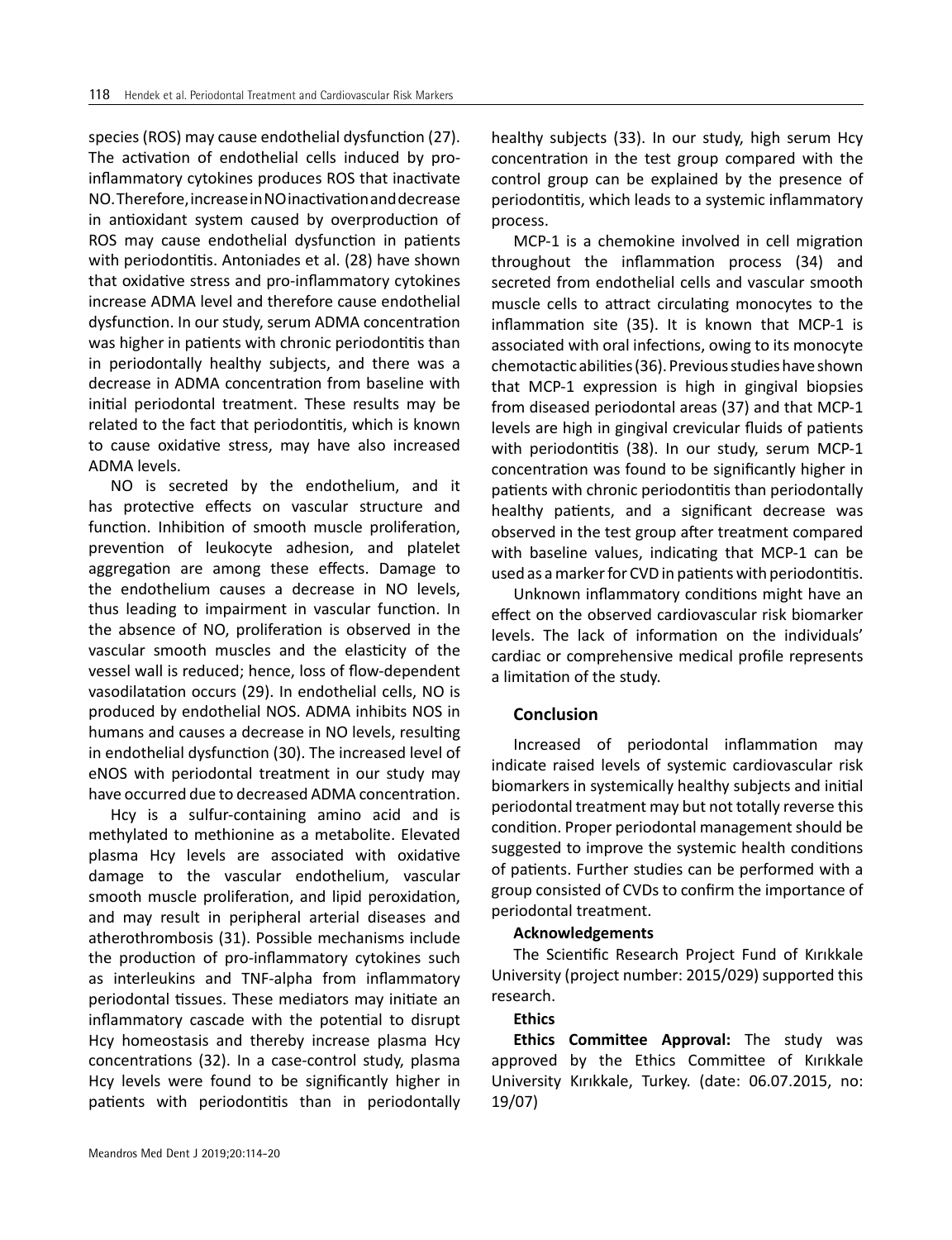**Informed Consent:** Patients were entered into the study only after verbal consent was obtained from each subject.

**Peer-review:** Externally and internally peerreviewed.

#### **Authorship Contributions**

Surgical and Medical Practices: M.K.H., E.O., Concept: M.K.H., E.O., Design: M.K.H., E.O., Data Collection or Processing: M.K.H., E.O., Analysis or Interpretation: M.K.H., E.O., Ü.K., Literature Search: M.K.H., E.O., Ü.K., Writing: M.K.H., E.O., Ü.K.

**Conflict of Interest:** The authors declare that they have no conflict of interest.

**Financial Disclosure:** The authors declared that this studyreceived no financial support.

#### **References**

- 1. Tatakis DN, Kumar PS. Etiology and pathogenesis of periodontal diseases. Dent Clin North Am 2005; 49: 491-516.
- 2. Beck JD, Offenbacher S. Systemic effects of periodontitis: epidemiology of periodontal disease and cardiovascular disease. J Periodontol 2005; 76: 2089-100.
- 3. Heitzer T, Schlinzig T, Krohn K, Meinertz T, Münzel T. Endothelial dysfunction, oxidative stress, and risk of cardiovascular events in patients with coronary artery disease. Circulation 2001; 104: 2673-8.
- 4. Khader YS, Albashaireh ZS, Alomari MA. Periodontal diseases and the risk of coronary heart and cerebrovascular diseases: a meta-analysis. J Periodontol 2004; 75: 1046-53.
- 5. Loos BG, Craandijk J, Hoek FJ, Wertheim-van Dillen PM, van der Velden U. Elevation of systemic markers related to cardiovascular diseases in the peripheral blood of periodontitis patients. J Periodontol 2000; 71: 1528-34.
- 6. Lalla E, Lamster IB, Hofmann MA, Bucciarelli L, Jerud AP, Tucker S, et al. Oral infection with a periodontal pathogen accelerates early atherosclerosis in apolipoprotein E-null mice. Arterioscler Thromb Vasc Biol 2003; 23: 1405-11.
- 7. Hansson GK, Robertson AK, Söderberg-Nauclér C. Inflammation and atherosclerosis. Annu Rev Pathol 2006; 1: 297-329.
- 8. Tonetti MS, Van Dyke TE; working group 1 of the joint EFP/AAP workshop. Periodontitis and atherosclerotic cardiovascular disease: consensus report of the Joint EFP/AAP Workshop on Periodontitis and Systemic Diseases. J Periodontol 2013; 84: 24-9.
- 9. Jeftha A, Holmes H. Periodontitis and cardiovascular disease. SADJ 2013; 68: 60, 62-3.
- 10. Bartova J, Sommerova P, Lyuya-Mi Y, Mysak J, Prochazkova J, Duskova J, et al. Periodontitis as a risk factor of atherosclerosis. J Immunol Res 2014; 2014: 636893.
- 11. Bokhari SA, Khan AA, Butt AK, Azhar M, Hanif M, Izhar M, et al. Non-surgical periodontal therapy reduces coronary heart

disease risk markers: a randomized controlled trial. J Clin Periodontol 2012; 39: 1065-74.

- 12. Teeuw WJ, Slot DE, Susanto H, Gerdes VE, Abbas F, D'Aiuto F, et al. Treatment of periodontitis improves the atherosclerotic profile: a systematic review and meta-analysis. J Clin Periodontol 2014; 41: 70-9.
- 13. Carnicer R, Crabtree MJ, Sivakumaran V, Casadei B, Kass DA. Nitric oxide synthases in heart failure. Antioxid Redox Signal 2013; 18: 1078-99.
- 14. Böger RH. Asymmetric dimethylarginine: understanding the physiology, genetics, and clinical relevance of this novel biomarker. Proceedings of the 4th International Symposium on ADMA. Pharmacol Res 2009; 60: 447.
- 15. Wang BR, Ou Z, Jiang T, Zhang YD, Zhao HD, Tian YY, et al. Independent Correlation of Serum Homocysteine with Cerebral Microbleeds in Patients with Acute Ischemic Stroke due to Large-Artery Atherosclerosis. J Stroke Cerebrovasc Dis 2016; 25: 2746- 51.
- 16. Zhang HP, Wang YH, Cao CJ, Yang XM, Ma SC, Han XB, et al. A regulatory circuit involving miR-143 and DNMT3a mediates vascular smooth muscle cell proliferation induced by homocysteine. Mol Med Rep 2016; 13: 483-90.
- 17. Cioni G, Marcucci R, Gori AM, Valente S, Giglioli C, Gensini GF, et al. Increased homocysteine and lipoprotein(a) levels highlight systemic atherosclerotic burden in patients with a history of acute coronary syndromes. J Vasc Surg 2016; 64: 163-70.
- 18. Lin J, Kakkar V, Lu X. Impact of MCP-1 in atherosclerosis. Curr Pharm Des 2014; 20: 4580-8.
- 19. Silness J, Löe H. Periodontal disease in pregnancy. II. Correlation between oral hygiene and periodontal condition. Acta Odontol Scand 1964; 22: 121-35.
- 20. Löe H, Silness J. Periodontal disease in pregnancy. I. Prevalence and severity. Acta Odontol Scand 1963; 21: 533-51.
- 21. Vallance P, Leiper J. Cardiovascular biology of the asymmetric dimethylarginine:dimethylarginine dimethylaminohydrolase pathway. Arterioscler Thromb Vasc Biol 2004; 24: 1023-30.
- 22. Saitoh M, Osanai T, Kamada T, Matsunaga T, Ishizaka H, Hanada H, et al. High plasma level of asymmetric dimethylarginine in patients with acutely exacerbated congestive heart failure: role in reduction of plasma nitric oxide level. Heart Vessels 2003; 18: 177-82.
- 23. Sydow K, Schwedhelm E, Arakawa N, Bode-Böger SM, Tsikas D, Hornig B, et al. and oxidative stress are responsible for endothelial dysfunction in hyperhomocyst(e)inemia: effects of L-arginine and B vitamins. Cardiovasc Res 2003; 57: 244-52.
- 24. Landim MB, Casella Filho A, Chagas AC. Asymmetric dimethylarginine (ADMA) and endothelial dysfunction: implications for atherogenesis. Clinics (Sao Paulo) 2009; 64: 471- 8.
- 25. Krzyzanowska K, Mittermayer F, Shnawa N, Hofer M, Schnabler J, Etmüller Y, et al. Asymmetrical dimethylarginine is related to renal function, chronic inflammation and macroangiopathy in patients with Type 2 diabetes and albuminuria. Diabet Med 2007; 24: 81-6.